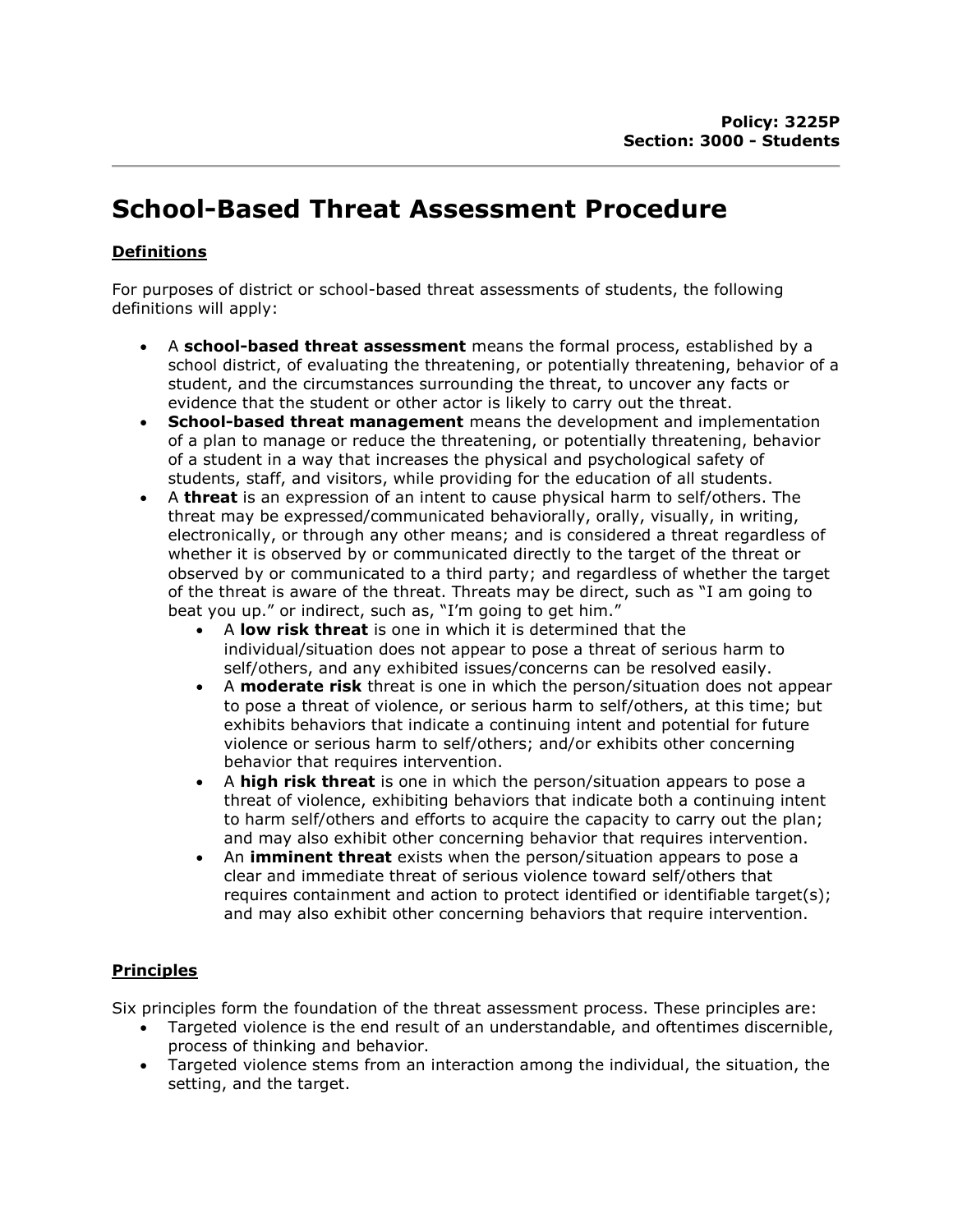- An investigative, skeptical, inquisitive mindset is critical to successful threat assessment.
- Effective threat assessment is based upon facts rather than on characteristics or "traits."
- An "integrated systems approach" should guide threat assessment inquiries and investigations.
- The central question in a threat assessment inquiry or investigation is whether a student poses a threat, not whether the student has made a threat.

## Identifying and Reporting Threats

Timely reporting of expression to harm is crucial to an effective school-based threat assessment program.

Anyone, including students, families, and community members may report communication or behavior that appears to be threatening or potentially threatening to the Safe Schools Alert Tipline by text 509.761.3233, email 1149@alert1.us or web http://1149alert1.us.

All school district employees, volunteers, and contractors should report immediately to a building administrator any expression of intent to harm another person, concerning communications, or concerning behaviors that suggest an individual may intend to commit an act of violence.

Anyone who believes that a person or situation poses an *imminent* threat of serious violence that requires containment should notify school security and/or law enforcement.

### Assessing Threats

A School-based threat assessment is distinct from law enforcement investigation (if any). The goal of the threat assessment process is to take appropriate preventive or corrective measures to maintain a safe and secure school environment, to protect and support potential victims, and to provide assistance, as needed, to the individual being assessed. School-based threat assessment is also distinct from student discipline procedures. However, the functions of school-based threat assessment may run parallel to student discipline procedures.

## Triage

The superintendent will designate a team leader for each threat assessment team(s), such as a school principal or a district administrator. If it is not feasible for all team members to be involved with the screening of initial reports referred to the team, the threat assessment team leader may designate a subset of team members to triage cases and determine their appropriateness for review and/or action by the full team. If a team implements a triage process, at least two members of the team will review initial reports and determine if the full team should further assess and manage the situation. All triaged cases must be shared with all members of the assessment team to ensure the cases were adequately addressed. All threat assessment team members shall be trained to triage cases effectively.

#### Imminent

Upon notification of threatening behavior or communications, the school administrator, threat assessment team, or triage team shall first determine if an imminent threat is believed to exist. If the individual appears to pose an imminent threat of serious violence to themselves or to others in the school, the administrator or assessment team shall notify law enforcement.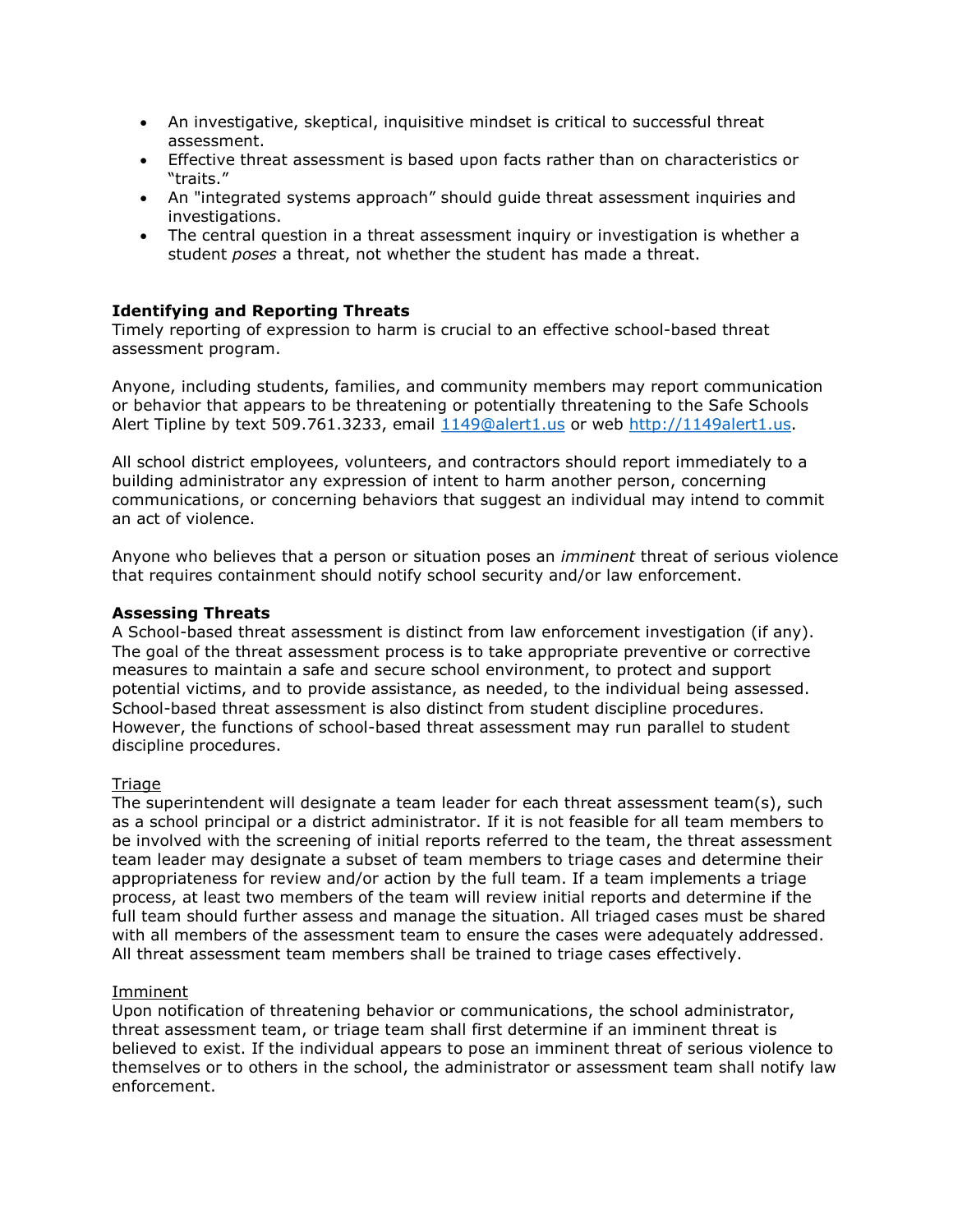#### Moderate or high risk threat

If the threat assessment team cannot determine with a reasonable degree of confidence that the alleged threat is a not a threat, or is a low risk threat, then the threat assessment team will undertake a more in-depth assessment to determine the nature and degree of any safety concerns and to develop strategies to prevent violence and reduce risk, as necessary.

The threat assessment team's review may include but is not limited to, reviews of records; interviews and consultations with staff, students, family members, community members, and others who know the individual; and interviews of the individual and the target/recipient of the threat(s). The threat assessment team will also screen for risk of selfharm and suicidal ideation, regardless of whether the alleged threat also included possible self-harm.

Upon a determination that a student poses a threat of violence or physical harm to self or others, a threat assessment team shall immediately report its determination to the superintendent or designee. The superintendent or designee shall immediately attempt to notify the student's parent or legal guardian. The district will ensure that the notice is in a language the parent and/or guardian understands, which may require language assistance for parents or guardians with limited-English proficiency under Title VI of the Civil Rights Act of 1964.

In instances where the threat is deemed moderate risk or high risk, or requires further intervention to prevent violence or serious harm, the school administrator shall notify the parent and/or guardian of any student who is the target/recipient of a threat as well as the parent and/or guardian of any student who made the threat. See Policy and Procedure 3144 – Notification and Dissemination of Information about Student Offenses and Notification of Threats of Violence or Harm. The district will ensure that the notice is in a language the parent and/or guardian understands, which may require language assistance for parents or guardians with limited-English proficiency under Title VI of the Civil Rights Act of 1964.

If the threat assessment team determines that an individual poses a threat of violence, based on the information collected, the threat assessment team develops, implements, and monitors intervention strategies to address, reduce, and mitigate the threat and assistance to those involved, as needed. If these strategies include disciplinary consequences, the district will provide notice to the student and their parents or legal guardian consistent with Student Discipline Policy and Procedure 3241.

The threat assessment team may assist individual(s) within the school to access appropriate school and community-based resources for support and/or further intervention. This includes assisting those who engaged in threatening behavior or communication, and any impacted staff or students.

In cases where the student whose behavior is threatening or potentially threatening also has a disability, the threat assessment team must align intervention strategies with the student's individualized education program (IEP) or the student's plan developed under section 504 of the rehabilitation act of 1973 (section 504 plan) by coordinating with the student's IEP team or section 504 plan team.

#### No identifiable threat or low risk threat

If the threat assessment team concludes that no further assessment is necessary to determine the reported possible threat is not identifiable or constitutes a low threat of violence or harm to self or others, the threat assessment team need not intervene or take further steps.